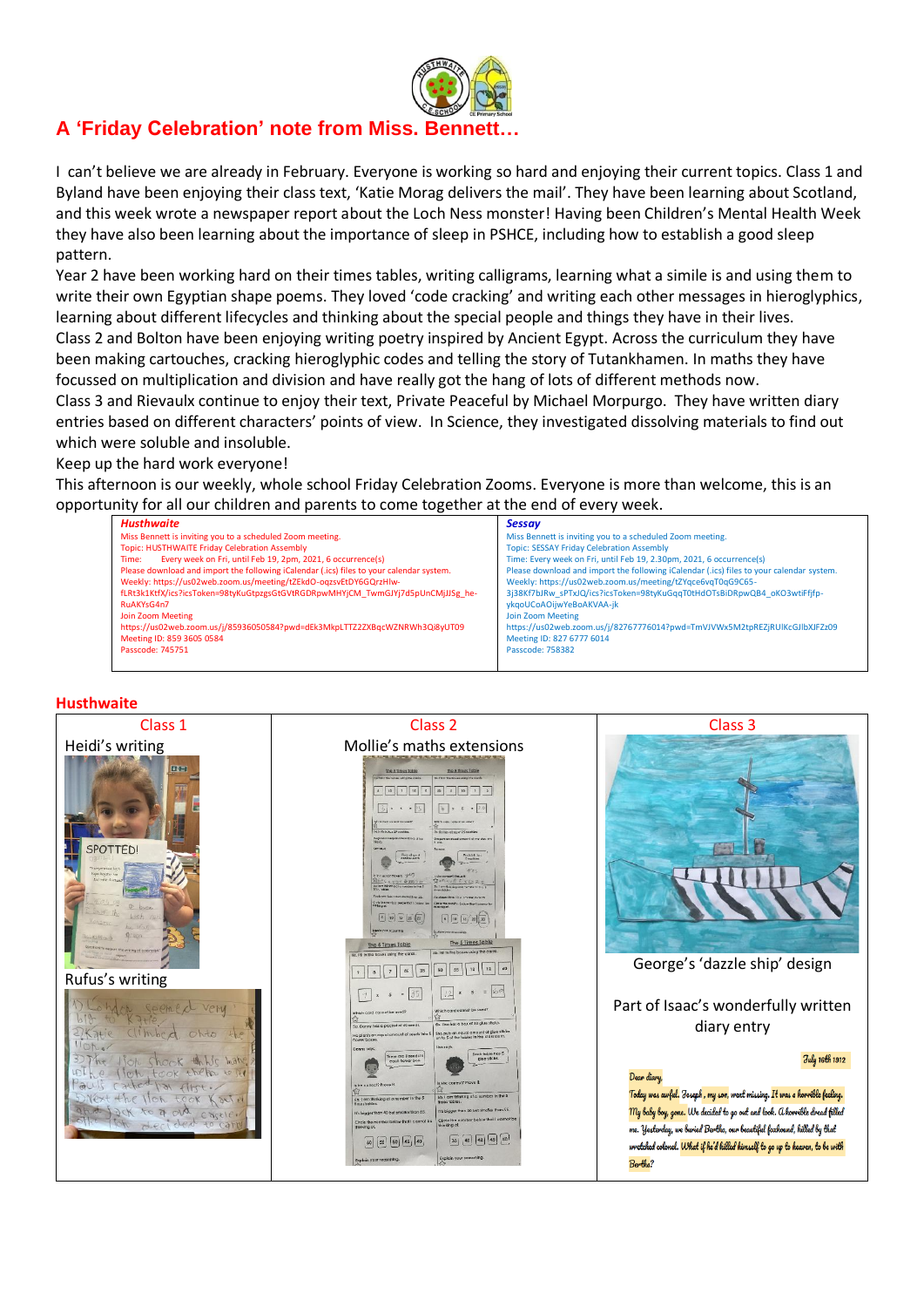|                            | Isabel's poem                                            |  |
|----------------------------|----------------------------------------------------------|--|
|                            | <b>POEM</b>                                              |  |
|                            | Comfort today, that's what i need                        |  |
|                            | Clothing for the hot hot sun                             |  |
|                            | Pleated linen for your majesty?                          |  |
|                            | Yes, good idea lets start with some pleated linen then   |  |
|                            | The transparent of course                                |  |
|                            | Which colour would you want?                             |  |
| Rufus's amazing bug hotel! | Colours so many to choose from, i think i'll go for blue |  |
|                            | And Jewelry too.                                         |  |
|                            | Beaded collars of blue and white will make quite a sight |  |
|                            |                                                          |  |
|                            | Beatle necklaces never end, they are my favourite type   |  |
|                            | of trend                                                 |  |
|                            | Here they are, oh so heavy                               |  |
|                            | But before you put them on what colour                   |  |
|                            | eyeshadow as we best sort the makeup out                 |  |
|                            | Blue eyeshadow is my favourite colour it is such a       |  |
|                            | stunner                                                  |  |
|                            | Black eyeline is very nice lets put some on twice        |  |
|                            | What is left, lets take a look                           |  |
|                            | A sandal for your delicate foot                          |  |
|                            | And a headdress the look                                 |  |
|                            | Which one would you like, the lioness gives              |  |
|                            | you such a fright                                        |  |
|                            | It's such a lovely sight especially in this light        |  |

# *Class 1, Mrs Jackson.*

*Heidi* for the amazing progress she has made in her reading but particularly in her writing. She has worked hard, and it has paid off. She is proud of her achievements.

*Rufus* for his engagement and contributions during our Google Meets. Rufus always completes his work and turns it in. He has produced lots of writing for all the English tasks, plus has a greater understanding now in maths.

## *Class 2, Miss Goodchild.*

*Isabel* for her research and her Ancient Egyptian themed conversation poem this week. *Mollie* for her amazing engagement at home and never missing a live session! She has been really challenging herself and completed lots of maths extensions too.

## *Class 3, Mr Chapman.*

**Stella** for her fantastic diary entry writing. She listened to all the top tips and acted on feedback given. **Millie** for rallying the troops to get Y5 to be the top year group on spelling shed – a really positive attitude. She has also given detailed advice to her friends to help them use Google Classrooms.

#### **Sessay**